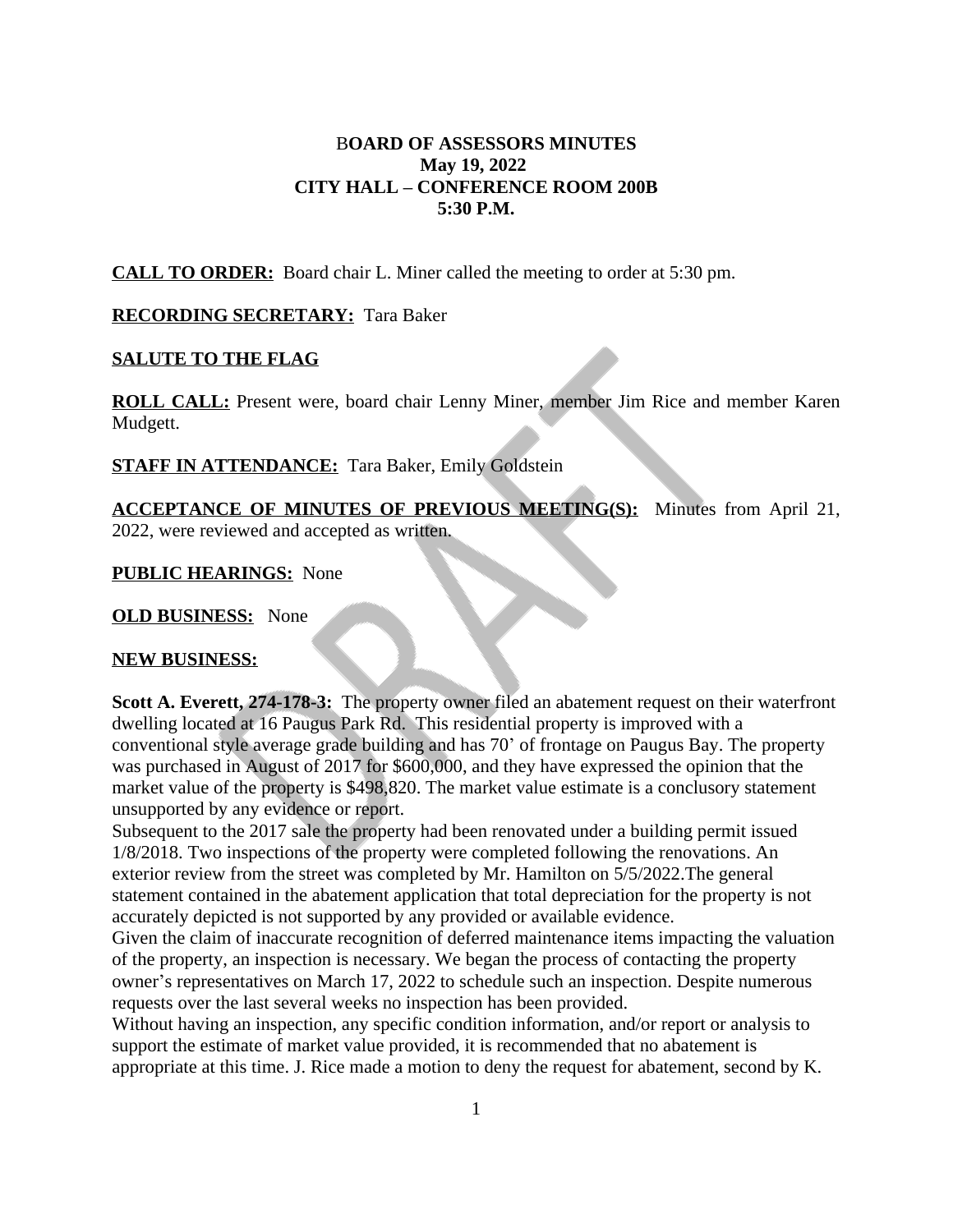Mudgett. The motion passed unanimously.

**Scott A. Everett Living Trust, 290-416-1.10:** The property owner filed an abatement request on their condominium unit located at 21 Fells Way, Unit B. This residential property is improved with a townhouse style condominium unit. The property was purchased in August of 2013 for \$120,000, and they have expressed the opinion that the market value of the property is \$104,650. The market value estimate is a conclusory statement unsupported by any evidence or report.

An exterior review from the street was completed by Mr. Hamilton on 5/5/2022.The general statement contained in the abatement application that total depreciation for the property is not accurately depicted is not supported by any provided or available evidence.

Given the claim of inaccurate recognition of deferred maintenance items impacting the valuation of the property, an inspection is necessary. We began the process of contacting the property owner's representatives on March 17, 2022 to schedule such an inspection. Despite numerous requests over the last several weeks no inspection has been provided.

Without having an inspection, any specific condition information, and/or report or analysis to support the estimate of market value provided, it is recommended that no abatement is appropriate at this time. J. Rice made a motion to deny the request for abatement, second by K. Mudgett. The motion passed unanimously.

**RE Closing, 287-307-13:** The property owner filed an abatement request on their commercial warehouse and office building located at 87 Van Buren Rd. The lot is 7.52 acres in size. The property was purchased in April of 2015 as vacant land for a consideration of \$75,000, and they have expressed the opinion that the market value of the property is \$216,300. The market value estimate is a conclusory statement unsupported by any evidence or report.

Subsequent to the 2015 sale the property had been improved with a warehouse/office building and a outdoor tennis court. The building has been renovated under a building permit issued 4/1/2017. Two inspections of the property were completed following the renovations. An exterior review from the street was completed by Mr. Hamilton on 5/5/2022.The general statement contained in the abatement application that total depreciation for the property is not accurately depicted is not supported by any provided or available evidence.

Given the claim of inaccurate recognition of deferred maintenance items impacting the valuation of the property, an inspection is necessary. We began the process of contacting the property owner's representatives on March 17, 2022 to schedule such an inspection. Despite numerous requests over the last several weeks no inspection has been provided.

Without having an inspection, any specific condition information, and/or report or analysis to support the estimate of market value provided, it is recommended that no abatement is appropriate at this time. J. Rice made a motion to deny the request for abatement, second by K. Mudgett. The motion passed unanimously.

**RE Closing, 273-275-7:** The property owner filed an abatement request on their vacant building lot located on Davidson Drive. The lot is .63 acres in size. The property was purchased in April of 2015 as part of a multiple parcel transaction, and they have expressed the opinion that the market value of the property is \$106,260. The market value estimate is a conclusory statement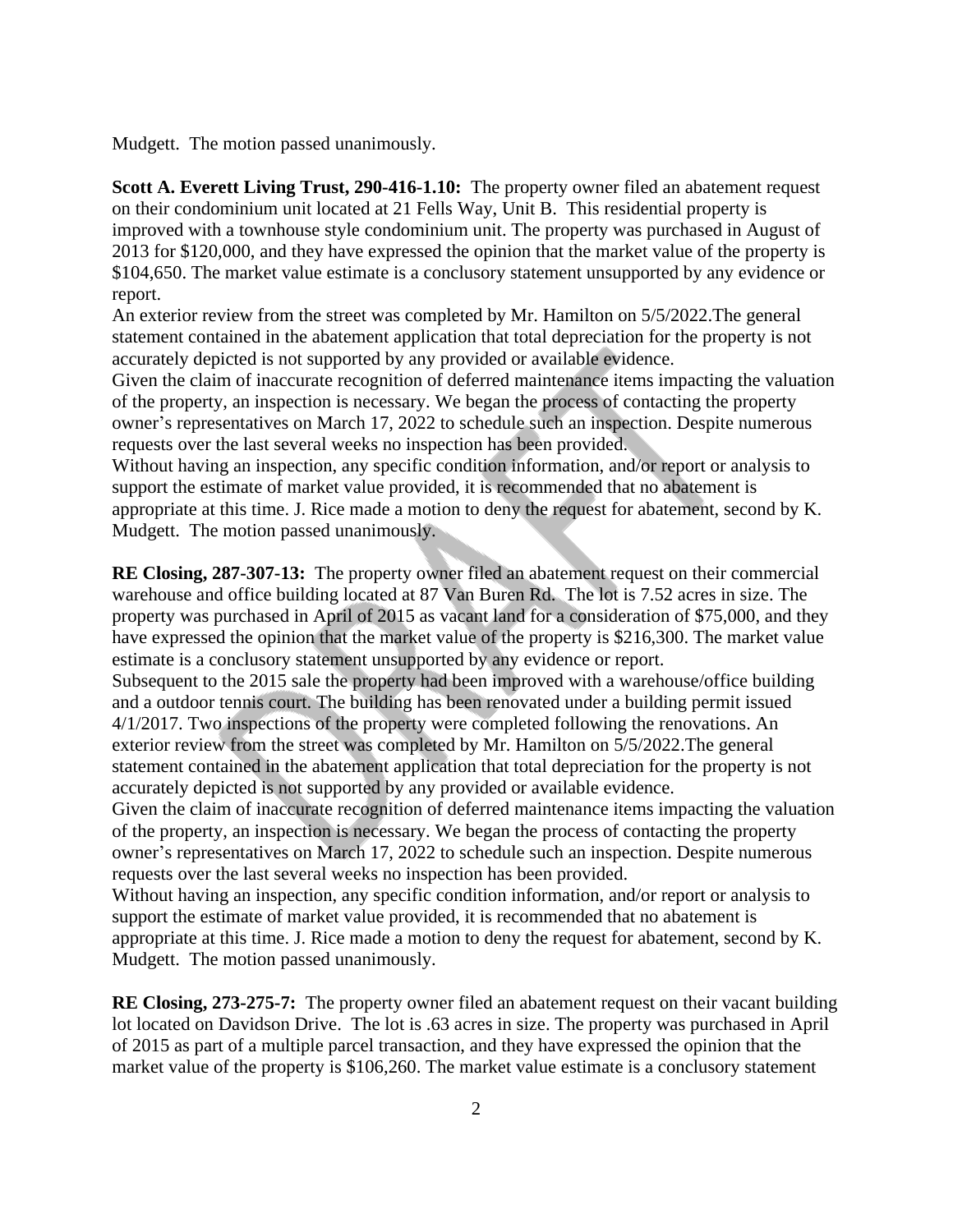unsupported by any evidence or report.

No inspection of the property has been completed in more than ten years. A review from the street was completed by Mr. Hamilton on 5/5/2022.The general statement contained in the abatement application that total depreciation for the property is not accurately depicted cannot be supported or refuted by any provided or available evidence, and is inapplicable to this vacant piece of land.

Without having any specific report or analysis to support the estimate of market value provided, it is recommended that no abatement is appropriate at this time. J. Rice made a motion to deny the request for abatement, second by K. Mudgett. The motion passed unanimously.

**Paugus Fore 1, 367-81-13:** The property owner filed an abatement request on their three-unit residential building located at 21 Fore Street. The property was purchased in June of 2021 as part of a two-property sale that included 79 Elm Street for a recorded consideration of \$1,000,000. They have expressed the opinion that the market value of the property is \$157,360. The market value estimate is a conclusory statement unsupported by any evidence or report. An exterior review from the street was completed by Mr. Hamilton on 5/5/2022The general statement contained in the abatement application that total depreciation for the property was not accurately depicted is not supported by any provided or available evidence. The overall condition rating was good for a 160 years old building, and the total depreciation represented 30% of the building costs.

Given the claim of inaccurate recognition of deferred maintenance items impacting the valuation of the property, an inspection is necessary. We began the process of contacting the property owner's representatives on March 17, 2022 to schedule such an inspection. Despite numerous requests over the last several weeks no inspection has been provided.

At the time of the combined sale with 79 Elm Street, the combined assessment for these two properties was \$914,400.

Without having an inspection, any specific condition information, and/or report or analysis to support the estimate of market value provided, it is recommended that no abatement is appropriate at this time. J. Rice made a motion to deny the request for abatement, second by K. Mudgett. The motion passed unanimously.

**Paugus Fore I, 367-71-15:** The property owner filed an abatement request on their 14-unit apartment building located at 79 Elm Street. As of April 1, 2021, this property was improved, but the building has since been removed from the site. The property was purchased in June of 2021 as part of a two-property sale that included 21 Fore Street for a recorded consideration of \$1,000,000. They have expressed the opinion that the market value of the property is \$482,720. The market value estimate is a conclusory statement unsupported by any evidence or report. An exterior review from the street was completed by Mr. Hamilton on 5/5/2022, however the improvements had already been demolished. The general statement contained in the abatement application that total depreciation for the property was not accurately depicted is not supported by any provided or available evidence. The overall condition rating was good for a 120 years old building, and the total depreciation represented 30% of the building costs. At the time of the purchase all 14 of the residential units in the building were occupied.

Given the claim of inaccurate recognition of deferred maintenance items impacting the valuation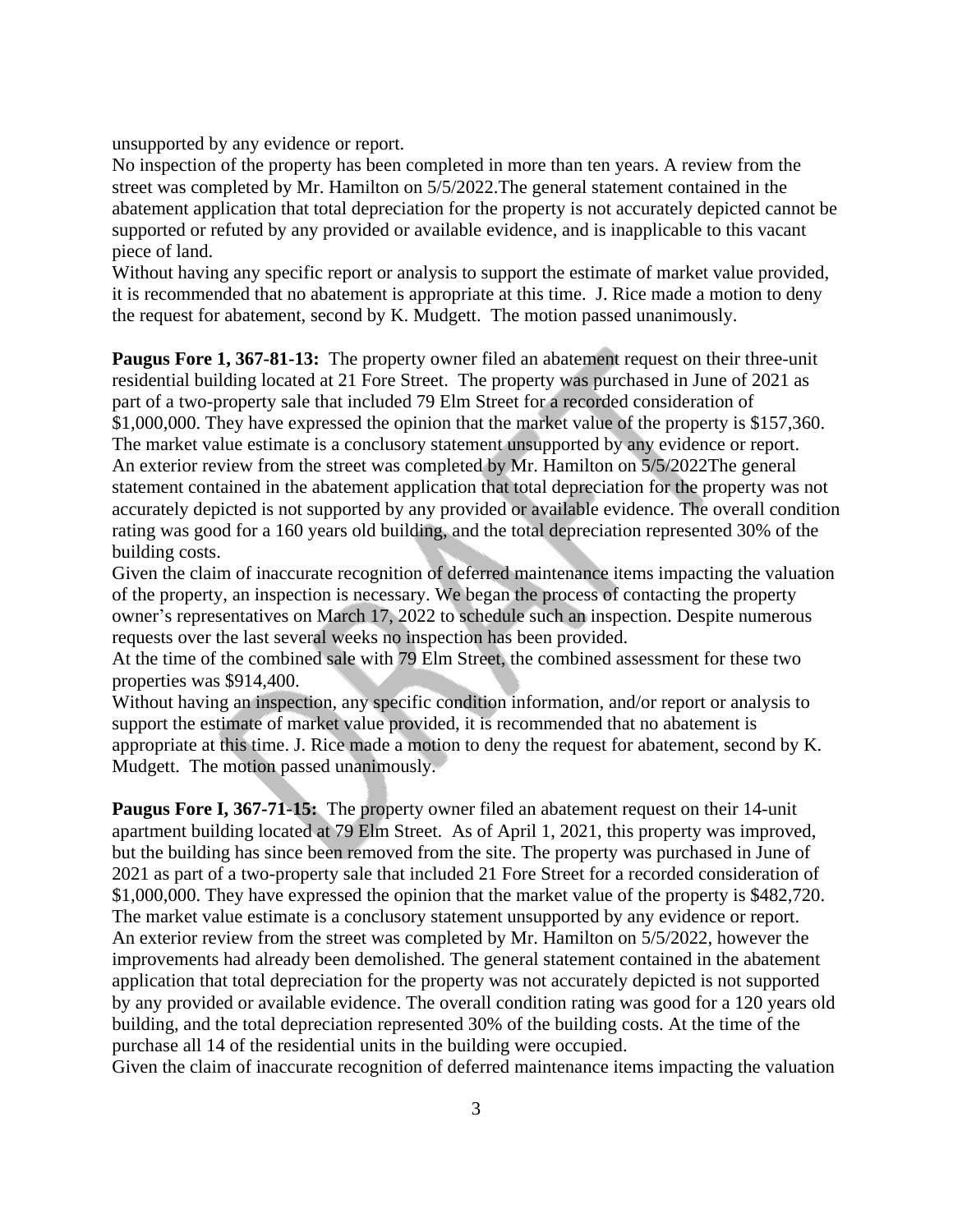of the property, an inspection is necessary. We began the process of contacting the property owner's representatives on March 17, 2022 to schedule such an inspection. Despite numerous requests over the last several weeks no inspection has been provided.

At the time of the combined sale with 21 Fore Street, the combined assessment for these two properties was \$914,400.

Without having an inspection, any specific condition information, and/or report or analysis to support the estimate of market value provided, it is recommended that no abatement is appropriate at this time. J. Rice made a motion to deny the request for abatement, second by K. Mudgett. The motion passed unanimously.

**NH Big Island Co., 350-168-20:** The property owner filed an abatement request on their residential building located at 9 North Street. This residential property is improved with a twofamily building. The property has direct frontage on Paugus Bay, and has a 1,560 square foot boathouse. The property was purchased in September of 2016 for a reported consideration of \$500,000 as part of a multiple parcel transaction. They have expressed the opinion that the market value of the property is \$223,590. The market value estimate is a conclusory statement unsupported by any evidence or report.

An exterior review from the street was completed by Mr. Hamilton on 5/5/2022.The general statement contained in the abatement application that total depreciation for the property is not accurately depicted is not supported by any provided or available evidence. The overall condition rating is fair, and the total depreciation represents 50% of the building costs.

Given the claim of inaccurate recognition of deferred maintenance items impacting the valuation of the property, an inspection is necessary. We began the process of contacting the property owner's representatives on March 17, 2022 to schedule such an inspection. Despite numerous requests over the last several weeks no inspection has been provided.

Without having an inspection, any specific condition information, and/or report or analysis to support the estimate of market value provided, it is recommended that no abatement is appropriate at this time. J. Rice made a motion to deny the request for abatement, second by K. Mudgett. The motion passed unanimously.

**NH Big Island Co., 350-168-19:** The property owner filed an abatement request on their residential building located at 17 North Street. This residential property is improved with a twofamily building. The property has direct frontage on Paugus Bay, and has five boat slips. The property was purchased in September of 2016 for a reported consideration of \$500,000 as part of a multiple parcel transaction. They have expressed the opinion that the market value of the property is \$273,070. The market value estimate is a conclusory statement unsupported by any evidence or report.

An exterior review from the street was completed by Mr. Hamilton on 5/5/2022.The general statement contained in the abatement application that total depreciation for the property is not accurately depicted is not supported by any provided or available evidence. The total depreciation represents 40% of the building costs.

Given the claim of inaccurate recognition of deferred maintenance items impacting the valuation of the property, an inspection is necessary. We began the process of contacting the property owner's representatives on March 17, 2022 to schedule such an inspection. Despite numerous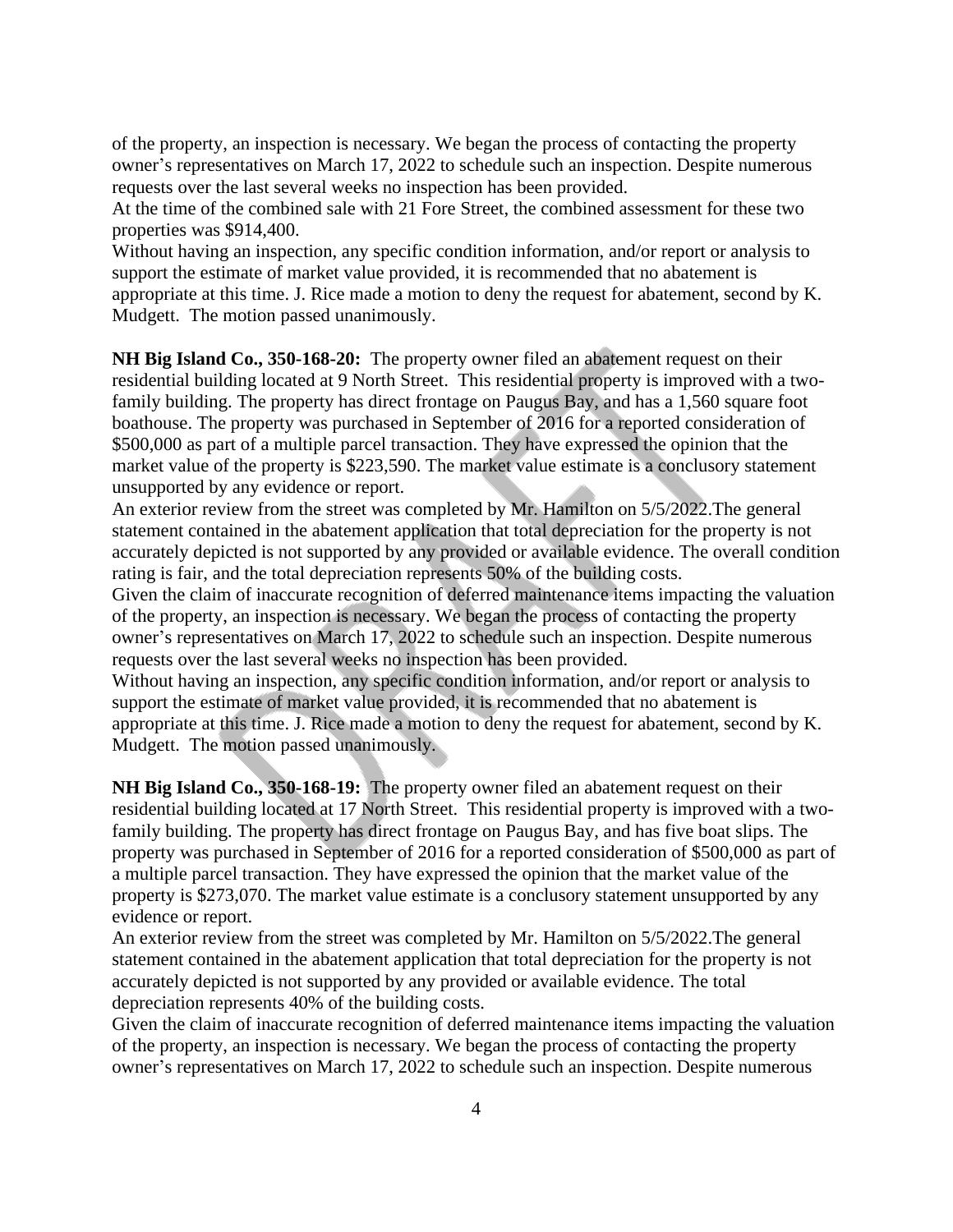requests over the last several weeks no inspection has been provided.

Without having an inspection, any specific condition information, and/or report or analysis to support the estimate of market value provided, it is recommended that no abatement is appropriate at this time. J. Rice made a motion to deny the request for abatement, second by K. Mudgett. The motion passed unanimously.

**NH Big Island Co., 263-178-1:** The property owner filed an abatement request on their waterfront dwelling located on Big Island in the middle of Paugus Bay, with a street location known as Paugus Park Rd. The island is a private 1.95 acres in size and has 1,290 feet of frontage on Paugus Bay. It is improved with a seasonal camp building and extensive docks. The property was purchased in December of 2012 for \$750,000, and they have expressed the opinion that the market value of the property is \$896,910. The market value estimate is a conclusory statement unsupported by any evidence or report.

No inspection of the property has been completed in more than ten years. An exterior review from the shore was completed by Mr. Hamilton on 5/5/2022.The general statement contained in the abatement application that total depreciation for the property is not accurately depicted cannot be supported or refuted by any provided or available evidence.

Given the claim of inaccurate recognition of deferred maintenance items impacting the valuation of the property, an inspection is necessary. We began the process of contacting the property owner's representatives on March 17, 2022 to schedule such an inspection. Despite numerous requests over the last several weeks no inspection has been provided.

Without having an inspection, any specific condition information, and/or report or analysis to support the estimate of market value provided, it is recommended that no abatement is appropriate at this time. J. Rice made a motion to deny the request for abatement, second by K. Mudgett. The motion passed unanimously.

**Granting Hands LLC, 174-40-1:** The property owner filed an abatement request on their waterfront dwelling located at 154 Channel Lane. This residential property is improved with a conventional style average grade building and has 50' of frontage on Paugus Bay. The property was purchased in September of 2016 for \$450,000, and they have expressed the opinion that the market value of the property is \$448,420. The market value estimate is a conclusory statement unsupported by any evidence or report.

Subsequent to the 2016 sale the property had been renovated under a building permit issued 3/3/2017. Two inspections of the property were completed following the renovations. An exterior review from the street was completed by Mr. Hamilton on 5/5/2022.The general statement contained in the abatement application that total depreciation for the property is not accurately depicted is not supported by any provided or available evidence.

Given the claim of inaccurate recognition of deferred maintenance items impacting the valuation of the property, an inspection is necessary. We began the process of contacting the property owner's representatives on March 17, 2022 to schedule such an inspection. Despite numerous requests over the last several weeks no inspection has been provided.

Without having an inspection, any specific condition information, and/or report or analysis to support the estimate of market value provided, it is recommended that no abatement is appropriate at this time. J. Rice made a motion to deny the request for abatement, second by K.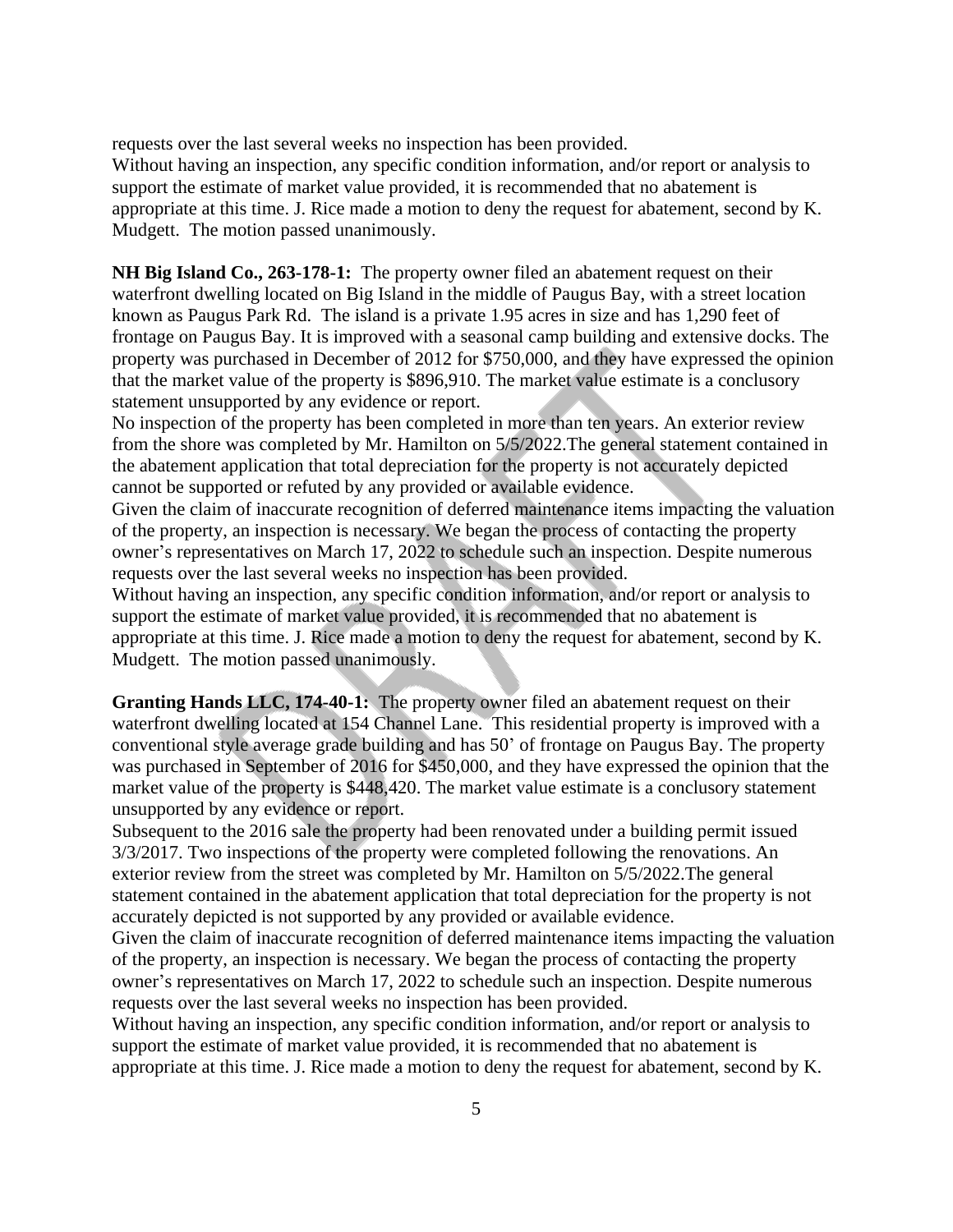Mudgett. The motion passed unanimously.

**Antaeus Holdings LTD, 367-495-6.1:** The property owner filed an abatement request on this piece of vacant developable commercial land located at 15 Doris Ray Ct. This 1.41 acre property is unimproved and has 558 feet of frontage on Lake Opechee. The property was purchased in November of 2021 for a recorded consideration of \$500,000. They have expressed the opinion that the market value of the property is \$117,250. The market value estimate is a c88onclusory statement unsupported by any evidence or report.

An exterior review from the street was completed by Mr. Hamilton on 5/5/2022.The general statement contained in the abatement application that total depreciation for the property is not accurately depicted is not supported by any provided or available evidence. The property has good access to Elm Street via a 50'shared access right of way. There is an easement in favor of Lakeport Hydroelectric that limits the full use of the site.

Given the claim of inaccurate recognition of deferred maintenance items impacting the valuation of the property, an inspection is necessary. We began the process of contacting the property owner's representatives on March 17, 2022 to schedule such an inspection. Despite numerous requests over the last several weeks no inspection has been provided.

Without having an inspection, any specific condition information, and/or report or analysis to support the estimate of market value provided, it is recommended that no abatement is appropriate at this time. J. Rice made a motion to deny the request for abatement, second by K. Mudgett. The motion passed unanimously.

**Antaeus Holdings LTD, 367-48-59:** The property owner filed an abatement request on their single-family dwelling located at 59 Clinton Street. This residential property is improved with a conventional style building. The property was purchased in June of 2021 for a recorded consideration of \$185,000. They have expressed the opinion that the market value of the property is \$112,840. The market value estimate is a conclusory statement unsupported by any evidence or report.

An exterior review from the street was completed by Mr. Hamilton on 5/5/2022.The general statement contained in the abatement application that total depreciation for the property is not accurately depicted is not supported by any provided or available evidence. The overall condition rating is fair, and the total depreciation represents 50% of the building costs.

Given the claim of inaccurate recognition of deferred maintenance items impacting the valuation of the property, an inspection is necessary. We began the process of contacting the property owner's representatives on March 17, 2022 to schedule such an inspection. Despite numerous requests over the last several weeks no inspection has been provided.

Without having an inspection, any specific condition information, and/or report or analysis to support the estimate of market value provided, it is recommended that no abatement is appropriate at this time. J. Rice made a motion to deny the request for abatement, second by K. Mudgett. The motion passed unanimously.

**Antaeus Holdings LTD, 367-100-49:** The property owner filed an abatement request on their single-family dwelling located at 28 Harrison Street. This residential property is improved with a conventional style building. The property was purchased in December of 202 for a recorded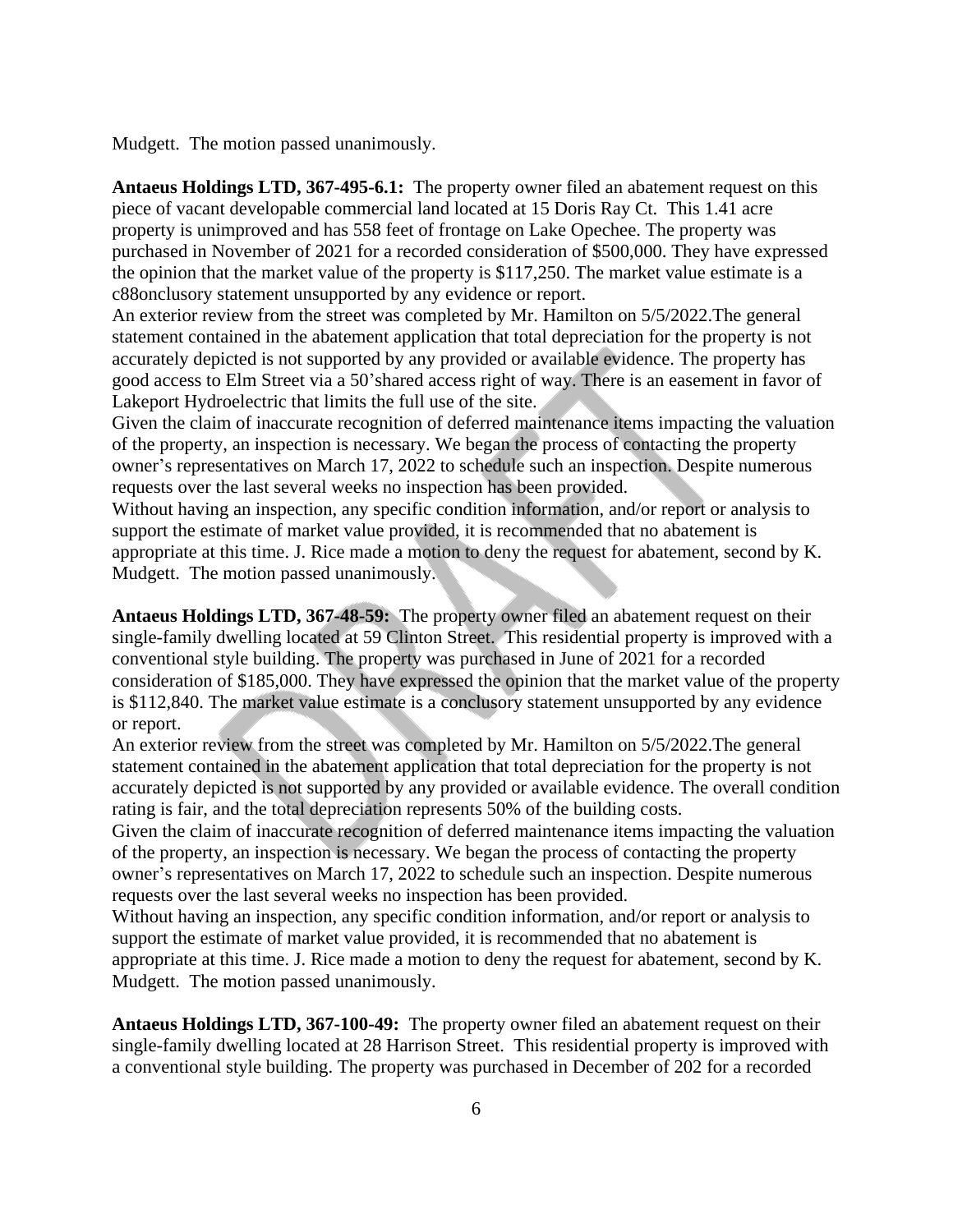consideration of \$325,000. They have expressed the opinion that the market value of the property is \$147,910. The market value estimate is a conclusory statement unsupported by any evidence or report.

An exterior review from the street was completed by Mr. Hamilton on 5/5/2022.The general statement contained in the abatement application that total depreciation for the property is not accurately depicted is not supported by any provided or available evidence. The overall condition rating is poor, and the total depreciation represents 60% of the building costs.

Given the claim of inaccurate recognition of deferred maintenance items impacting the valuation of the property, an inspection is necessary. We began the process of contacting the property owner's representatives on March 17, 2022 to schedule such an inspection. Despite numerous requests over the last several weeks no inspection has been provided.

Without having an inspection, any specific condition information, and/or report or analysis to support the estimate of market value provided, it is recommended that no abatement is appropriate at this time. J. Rice made a motion to deny the request for abatement, second by K. Mudgett. The motion passed unanimously.

**Antaeus Holdings LTD, 350-92-1:** The property owner filed an abatement request on their small apartment building located at 171 Gold Street. This residential property is improved with a four-family building. The property was purchased in January of 2022 by an abutting property owner for a reported consideration of \$425,000 as part of the consolidation of ownership of multiple parcels. They have expressed the opinion that the market value of the property is \$153,230. The market value estimate is a conclusory statement unsupported by any evidence or report.

An exterior review from the street was completed by Mr. Hamilton on 5/5/2022.The general statement contained in the abatement application that total depreciation for the property is not accurately depicted is not supported by any provided or available evidence. There is a significant (25%) functional deduction applied to the improvements, and total depreciation represents 65% of the building costs.

Given the claim of inaccurate recognition of deferred maintenance items impacting the valuation of the property, an inspection is necessary. We began the process of contacting the property owner's representatives on March 17, 2022 to schedule such an inspection. Despite numerous requests over the last several weeks no inspection has been provided.

Without having an inspection, any specific condition information, and/or report or analysis to support the estimate of market value provided, it is recommended that no abatement is appropriate at this time. J. Rice made a motion to deny the request for abatement, second by K. Mudgett. The motion passed unanimously.

**Antaeus Holdings LTD, 350-21-23:** The property owner filed an abatement request on their vacant lot located on Belvidere Street. This property has no improvements except a dock and is located directly on Paugus Bay. The property was purchased in March of 2021 as part of a multiparcel transaction. They have expressed the opinion that the market value of the property is \$28,840. The market value estimate is a conclusory statement unsupported by any evidence or report.

No inspection of the property has been completed in more than ten years. A review from the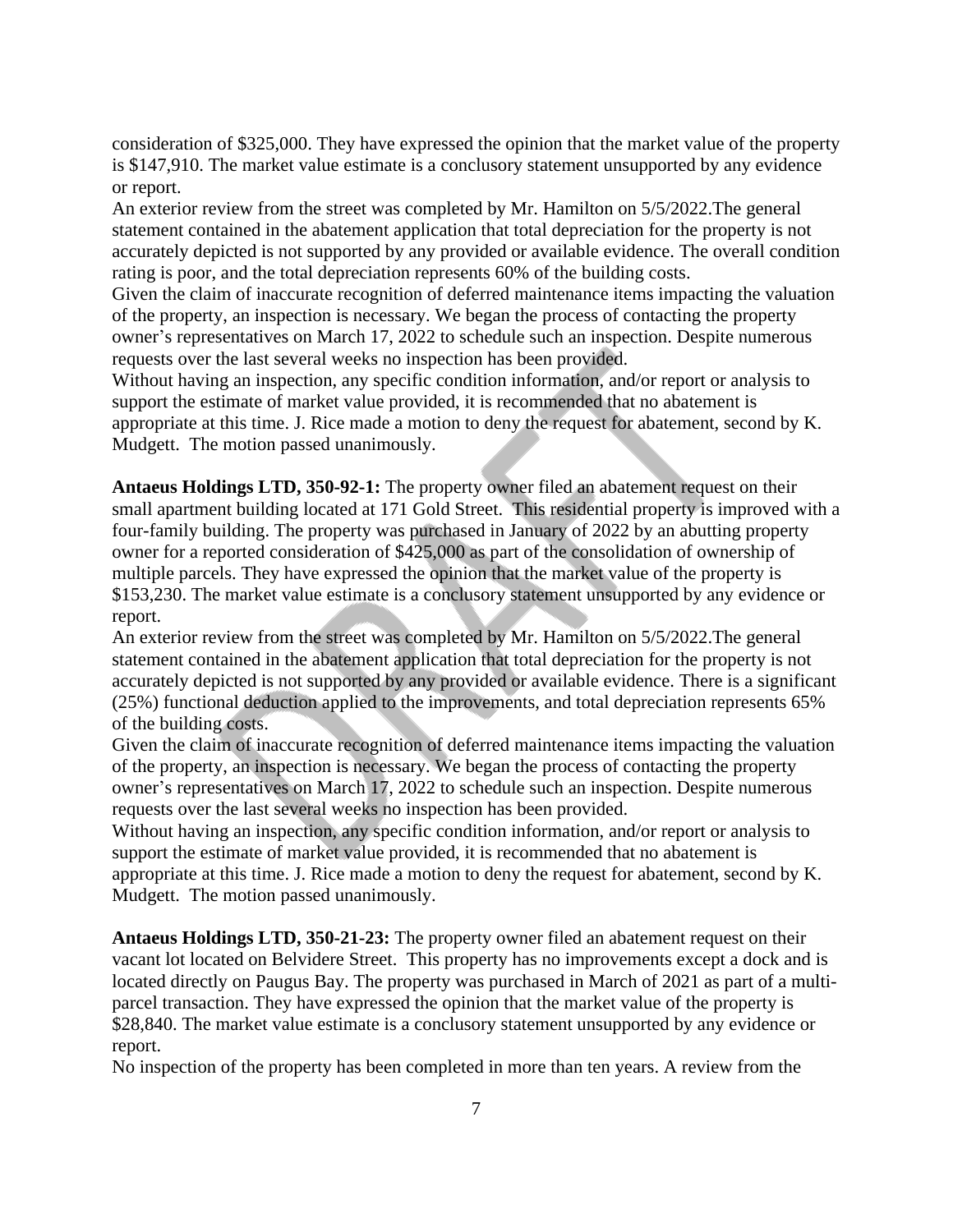street was completed by Mr. Hamilton on 5/5/2022.The general statement contained in the abatement application that total depreciation for the property is not accurately depicted cannot be supported or refuted by any provided or available evidence, and is inapplicable to this vacant piece of land.

Without having any specific report or analysis to support the estimate of market value provided, it is recommended that no abatement is appropriate at this time. J. Rice made a motion to deny the request for abatement, second by K. Mudgett. The motion passed unanimously.

**Antaeus Holdings LTD, 350-21-2:** The property owner filed an abatement request on their twofamily dwelling located at 12 Belvidere Street. This residential property is improved with a duplex style building located directly across from Paugus Bay with water views. The property was purchased in March of 2021 as part of a multi-parcel transaction. They have expressed the opinion that the market value of the property is \$123,690. The market value estimate is a conclusory statement unsupported by any evidence or report.

Subsequent to the 2021 sale the property had been renovated under a building permit issued 4/5/2021. Two inspections of the property were completed following the renovations. An exterior review from the street was completed by Mr. Hamilton on 5/5/2022.The general statement contained in the abatement application that total depreciation for the property is not accurately depicted is not supported by any provided or available evidence.

Given the claim of inaccurate recognition of deferred maintenance items impacting the valuation of the property, an inspection is necessary. We began the process of contacting the property owner's representatives on March 17, 2022 to schedule such an inspection. Despite numerous requests over the last several weeks no inspection has been provided.

Without having an inspection, any specific condition information, and/or report or analysis to support the estimate of market value provided, it is recommended that no abatement is appropriate at this time. J. Rice made a motion to deny the request for abatement, second by K. Mudgett. The motion passed unanimously.

**Antaeus Holdings LTD, 215-266-11:** The property owner filed an abatement request on their waterfront dwelling located at 112 Prescott Ave. This residential property is improved with a seasonal camp building and 965 square foot boathouse and has 681' of frontage on Paugus Bay. The property was purchased in September of 2020 for \$1,250,000, and they have expressed the opinion that the market value of the property is \$834,960. The market value estimate is a conclusory statement unsupported by any evidence or report.

Subsequent to the 2020 sale the property had been renovated under a building permit issued 3/31/2021. Two inspections of the property were completed following the renovations. An exterior review from the street was completed by Mr. Hamilton on 5/5/2022.The general statement contained in the abatement application that total depreciation for the property is not accurately depicted is not supported by any provided or available evidence.

Given the claim of inaccurate recognition of deferred maintenance items impacting the valuation of the property, an inspection is necessary. We began the process of contacting the property owner's representatives on March 17, 2022 to schedule such an inspection. Despite numerous requests over the last several weeks no inspection has been provided.

Without having an inspection, any specific condition information, and/or report or analysis to